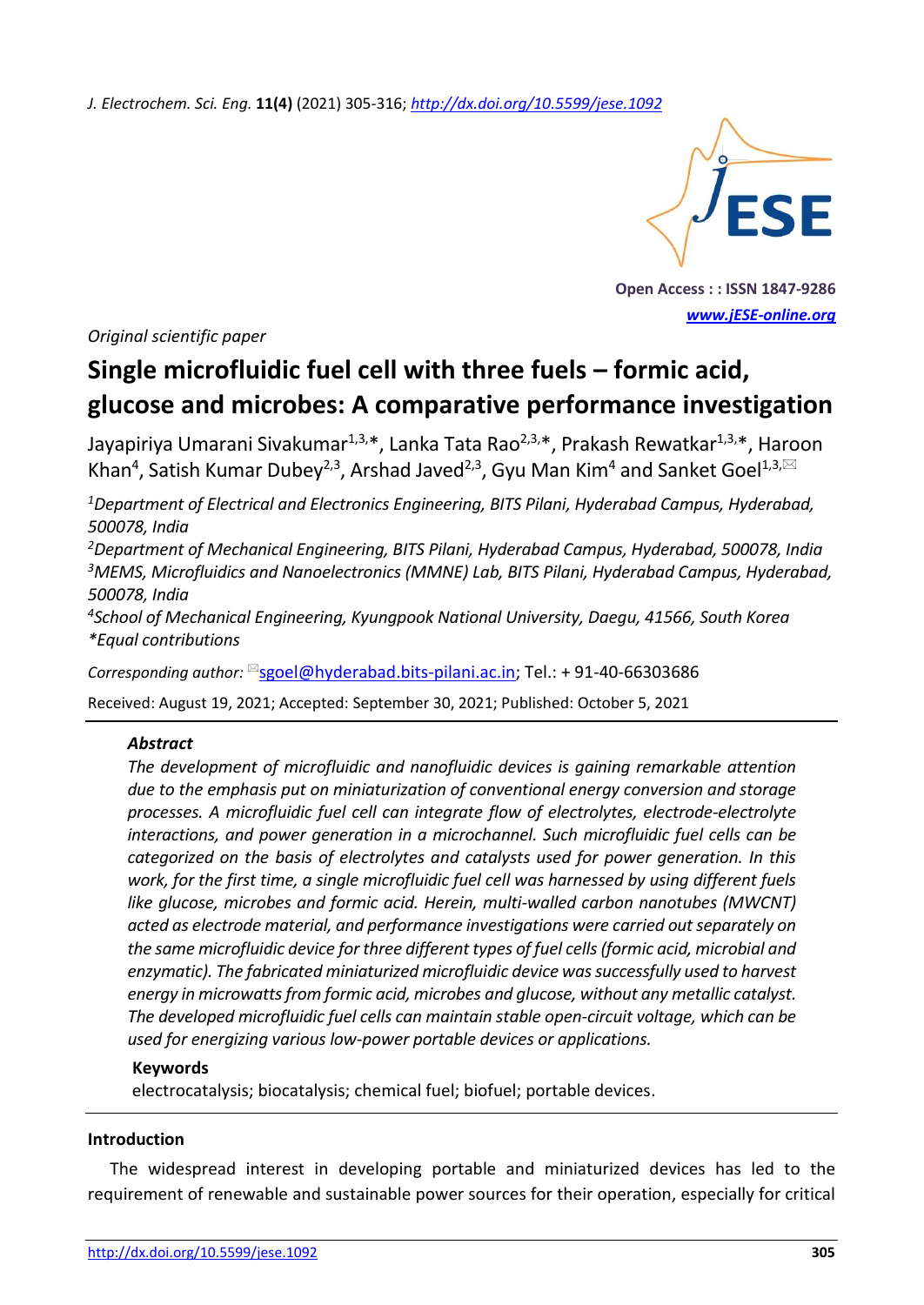biomedical and biochemical applications [1]. A miniaturized fuel cell is one of the best alternatives, capable of generating stable electrical energy and electricity from various fuels [2]. Depending on the application and power requirement, the catalysts in such fuel cells would be enzymes or microbes in powering biomedical implants or redox reagents for energizing micropower devices. In standard redox electrochemical fuel cells called chemical fuel cells (CFC), oxidation and reduction reactions occur on anode and cathode sides in the presence of fuel and oxidant, respectively [3]. Fuel cells that use enzymes and microbes as biocatalysts for the production of energy are termed enzymatic biofuel cells (EBFC) and microbial fuel cells (MFC), respectively [4,5]. As both EBFC and MFC utilize biosamples as electrolytes, they can be jointly termed as biofuel cells (BFC), where extensively biocompatible materials are used as a substrate for energy harvesting.

In EBFCs, the enzyme immobilized bio-electrodes catalyze fuel oxidation at the anode and the reduction of oxidant occurs at the cathode to produce power [6]. The power generation from EBFC can be utilized to power biomedical devices, like implantable devices or artificial organs, where fuel for the biofuel cell can be derived from physiological fluids [7]. Similarly, MFCs are bio-electrochemical devices that harness energy from bacterial metabolism to clean energy. The generation of power has been accomplished by the electrons derived from natural biochemical redox reactions catalyzed by bacteria oxidant at anode and cathode side, respectively [8,9]. As a result, it was successfully developed as a miniaturized biosensor and power source by utilizing various fluid resources such as domestic and industrial wastewater, urine, and soiled water from sewage [10,11]. In CFCs, chemical conversion of energy happens in the presence of electrolytes [12]. The CFCs are redox flow fuel cells, where electrolytes are fed continuously. A wide variety of fuel selection, high energy density and faster reaction kinetics have made CFC a significant energy harvesting device [13].

The operational efficiency and utilization of these fuel cells could be further improvised by the realization of a microfluidic platform. Microfluidic fuel cells ( $\mu$ FC) have great potential in portable applications [14,15], which has led to the micro-fabrication of energy conversion devices. The fluid flow in microscale devices is governed by low Reynolds number, where viscous effects dominate over inertial forces. Contrary to the conventional fuel cell, these µFC operate based on the concept of co-laminar flow of liquids at the microscale, eliminating the requirement of an additional cation exchange membrane or separator [16]. This membrane-free architecture separates the anolyte and catholyte through a virtual liquid-liquid interface using a laminar fluid flow process [17]. As a result, the total form-factor and size of the device are reduced, and other related major problems, such as corrosion, humidification, and fuel crossover, are abridged or eliminated [18]. To maintain the colaminar fluid flow, the fuels and electrolytes are fed by external sources such as syringe pumps or peristaltic pumps. The inexpensive fabrication method and utilization of low-cost materials make µFC to be potential fuel cell technology for various applications [19].

Several techniques were used to fabricate portable miniaturized microfluidic devices, such as photolithography, soft-lithography [20], paper-based [21,22], xurography [23] and laser micromachining [24,25]. Despite their uniqueness and benefits, the development and implementtation of microfluidic fuel cells have not been utilized for portable electronic applications until now. The time-consuming procedures such as design and optimization of device parameters, fabrication protocols, selection [26] and incorporation of advanced electrode materials [27,28] have hindered the microfluidic systems from being more applicable for real-time applications. This can be overcome by developing a single multifunctional microfluidic device capable of operating with a wide range of fuels. This will eventually lead to mass production of microdevices, making the processing time effective and commercially feasible. These aspects were the key challenges influencing the overall output performance. So far,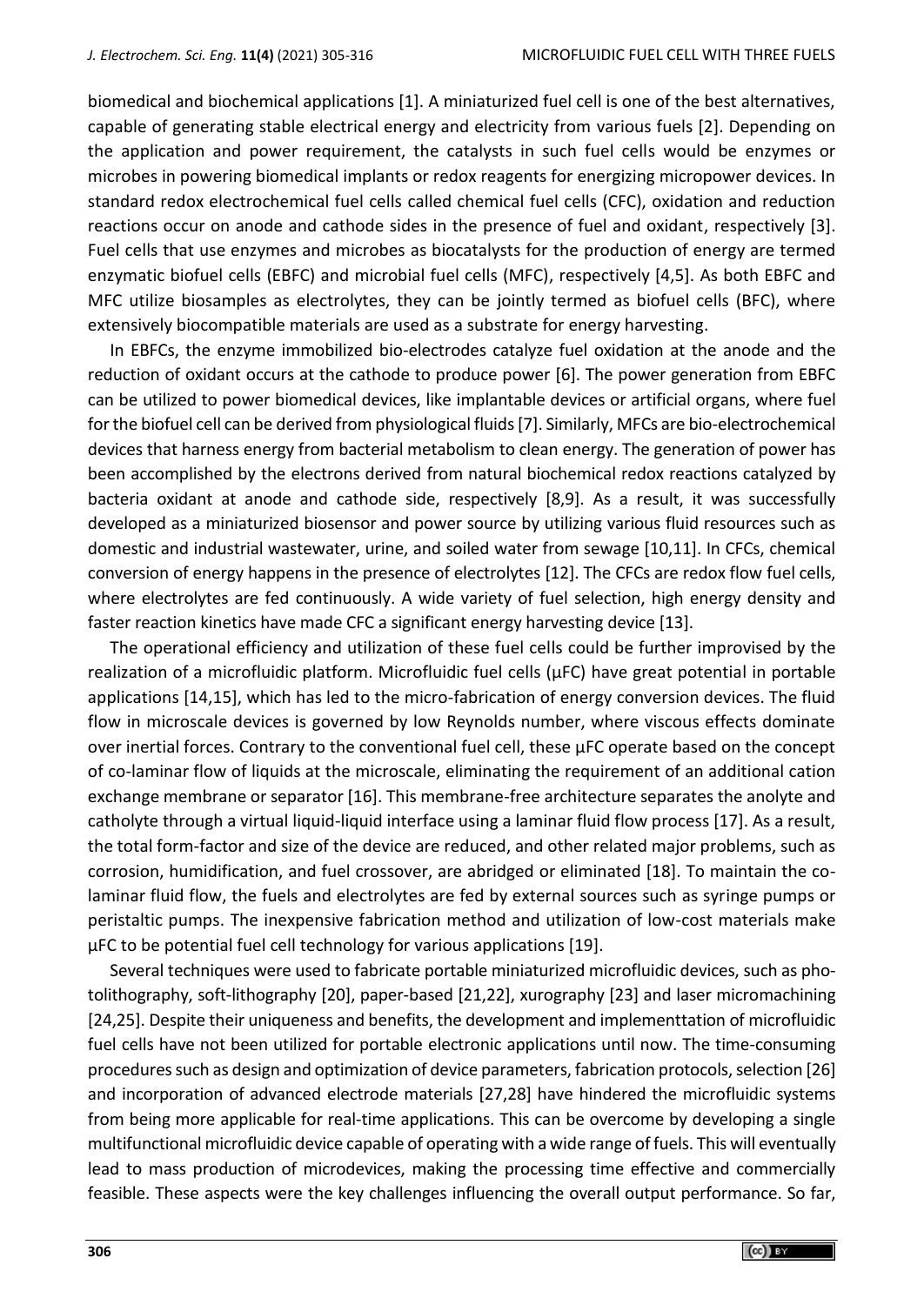several types of μFC have been successfully developed and reported [29–32] with description of device architecture for each type of fuel cell.

In this work, a single microfluidic platform incorporated with multi-walled carbon nanotube (MWCNT) electrodes was demonstrated to function with three different types of fuel cells (chemical, microbial, and enzymatic). The electrodes were fabricated using drop-casting method, and carbon nanomaterial as the electrode material. The microchannel was developed using a soft-lithography technique with the required microchannel height and width. Three different microfluidic fuel cells have been studied using different electrolytes, such as formic acid, microbes and glucose, on the same device with similar device parameters. In addition, various electrochemical characterizations were carried out to understand and analyze the electrocatalysis occurring during the energy harvesting process in terms of current density, power density and open circuit potential.

## **Experimental**

## *Chemicals and materials*

Glucose oxidase (GOx) (100,000 units/g solid) from Aspergillus niger, Laccase (E.C. 1.10.3.2, 24 U/mg) from Trametes Versicolor and multi-walled carbon nanotubes (>8 % carboxylic acid functionalized) were procured from Sigma-Aldrich, India and used without any further modification. Analytical grade reagents, such as polyethylenimine (PEI), was procured from Sigma-Aldrich, India, and glutaraldehyde 40 %, formic acid 98 % (CH<sub>2</sub>O<sub>2</sub>), sulphuric acid, 98 % (H<sub>2</sub>SO<sub>4</sub>) were procured from TCI Chemicals Pvt. Ltd., India. Shewanella putrefaciens bacteria was procured from Microbial Type Culture Collection and Gene Bank, India and made into glycerol stocks for preservation. The media Luria-Bertani (LB) broth, functionalized multi-walled carbon nanotube (MWCNT) and potassium ferricyanide were purchased from SRL, India. Polydimethylsiloxane (PDMS) was obtained from Dow Corning as Sylgard 184. Double-distilled (18.2 MΩ cm) Milli-Q water was utilized to prepare all electrolytes. All electrochemical tests were conducted at room temperature conditions.

# *Design, preparation, and fabrication of electrodes*

The standard photolithography technique has been used to fabricate the electrodes on an indium tin oxide (ITO) coated glass. The complete fabrication method has been adopted from the previously published research work [33]. The stepwise 3D schematic illustration of the electrode fabrication is displayed in Figure 1. In brief, the required electrode design with dimensions (length 20 mm and width 1 mm) was created using photolithography techniques through a positive photoresist (AZ-1512). Thereafter, the standard 98 % HCl chemical etchant was utilized to etch the desired pattern. This method will help to establish the desired pattern of electrodes with a conduction gap of 1 mm between them (Figure 1b). To enhance the surface-to-volume ratio and the morphological properties of the etched electrodes, MWCNT suspension (1 mg/ml in DI water) was coated with the help of a PDMS stencil (Figure 1c). The detailed PDMS stencil fabrication process using spin coating was adopted from the previously published research article [34]. Using this stencil, three layers of MWCNT suspension were coated to achieve better step coverage and uniformity (Figure 1d). After every coating, the ITO substrate was dehydrated over the hot plate at 120 °C for 1 hour, facilitating the MWCNT working area of 0.2 cm<sup>2</sup> (Figure 1e). For MFC and CFC, the catalyst was used in the electrolytes which were flushed into the microfluidic device. In the case of EBFC, enzymes were immobilized on the MWCNT electrodes with the help of cross-linkers following the previously published work by our group [35].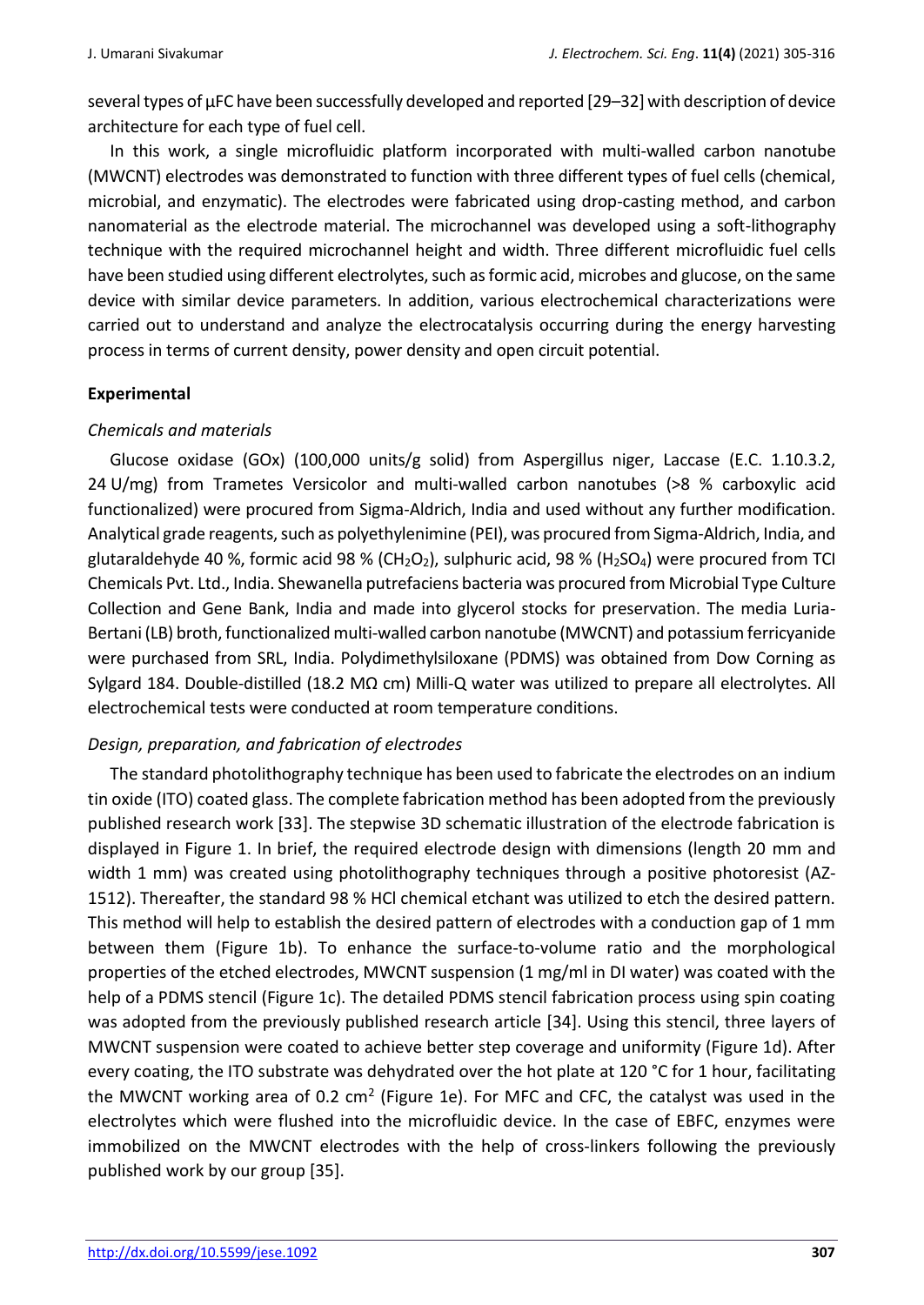| Microfluidic<br>Microfluidic<br>chemical fuel cell<br>microbial fuel cell<br>Components<br>No.<br>Specifications<br>Electrodes<br><b>MWCNT</b><br>$\mathbf{1}$<br>$\overline{2}$<br>Microchannel<br><b>PDMS</b><br>3<br>Flow rate, ml/h<br>3, 6, 12, 18, 24<br>Formic acid<br>Shewanella putrefaciens<br>4<br>Anolyte<br>$(90 \mu l$ in 10 ml LB broth)<br>$(0.2 - 3.5)$ M)<br>Sulphuric acid<br>Potassium ferricyanide<br>PBS (0.1 M, pH 5)<br>5<br>Catholyte<br>$(0.2 - 3.5)$ M)<br>(50 mM) |  |  |                      |
|-----------------------------------------------------------------------------------------------------------------------------------------------------------------------------------------------------------------------------------------------------------------------------------------------------------------------------------------------------------------------------------------------------------------------------------------------------------------------------------------------|--|--|----------------------|
|                                                                                                                                                                                                                                                                                                                                                                                                                                                                                               |  |  | Microfluidic         |
|                                                                                                                                                                                                                                                                                                                                                                                                                                                                                               |  |  | enzymatic fuel cell  |
|                                                                                                                                                                                                                                                                                                                                                                                                                                                                                               |  |  |                      |
|                                                                                                                                                                                                                                                                                                                                                                                                                                                                                               |  |  |                      |
|                                                                                                                                                                                                                                                                                                                                                                                                                                                                                               |  |  |                      |
|                                                                                                                                                                                                                                                                                                                                                                                                                                                                                               |  |  |                      |
|                                                                                                                                                                                                                                                                                                                                                                                                                                                                                               |  |  | Glucose (10-70 mM)   |
|                                                                                                                                                                                                                                                                                                                                                                                                                                                                                               |  |  | in PBS (0.1 M, pH 7) |
|                                                                                                                                                                                                                                                                                                                                                                                                                                                                                               |  |  |                      |
|                                                                                                                                                                                                                                                                                                                                                                                                                                                                                               |  |  |                      |
| (d)<br>(a)<br>(b)<br>(c)<br>(e)                                                                                                                                                                                                                                                                                                                                                                                                                                                               |  |  |                      |

*Table 1. Detail parameters used for microfluidic fuel cells experimentations*

*Figure 1. Stepwise 3D schematic illustration of etched ITO patterned with MWCNT electrode (a) ITO coated glass; (b) etched ITO glass with a gap of 1 mm; (c) PDMS stencil aligned with electrodes; (d) MWCNT pipetting for electrodes; (e) MWCNT electrodes*

## *Fabrication and integration of microchannel*

The soft-lithography technique was used to fabricate the Y-shaped microchannel using PDMS polymer. Prior to microchannel fabrication, a hydrogel mold was created by utilizing the previously reported protocol [36]. Subsequently, the PDMS microchannel fabrication has been done by using hydrogel mold with the conventional scientific protocol [15]. The detailed Y-shaped PDMS microchannel fabrication protocol process was adopted from the previously published research work [29]. The required inlets and outlets were created using a needle (blunt type) to stream the electrolytes. Finally, the whole microfluidic fuel cell was realized by integrating the microchannel with MWCNT electrodes sealed in an acrylic case with screws to prevent leakage. Detailed stepwise microfluidic fuel cell integration process is depicted in Figure 2.

# *Electrochemical method*

To understand the electrochemical behavior of the fabricated MWCNT electrodes, various characterizations were carried out using an electrochemical workstation (Biologic Instruments). A three-electrode system consisting of MWCNT, platinum wire and Ag/AgCl (3M KCl) as working, counter and reference electrode, respectively. Initially, cyclic voltammetry (CV) was conducted to find the redox behavior of the fabricated bioelectrode in the voltage range suitable for the working electrode and electrolytes. Likewise, other electrochemical techniques, such as chronoamperemetry (CA) and linear sweep voltammetry (LSV), were performed to record the performance of the microfluidic fuel cell at different electrolytic conditions (chemical, microbial, and enzymatic).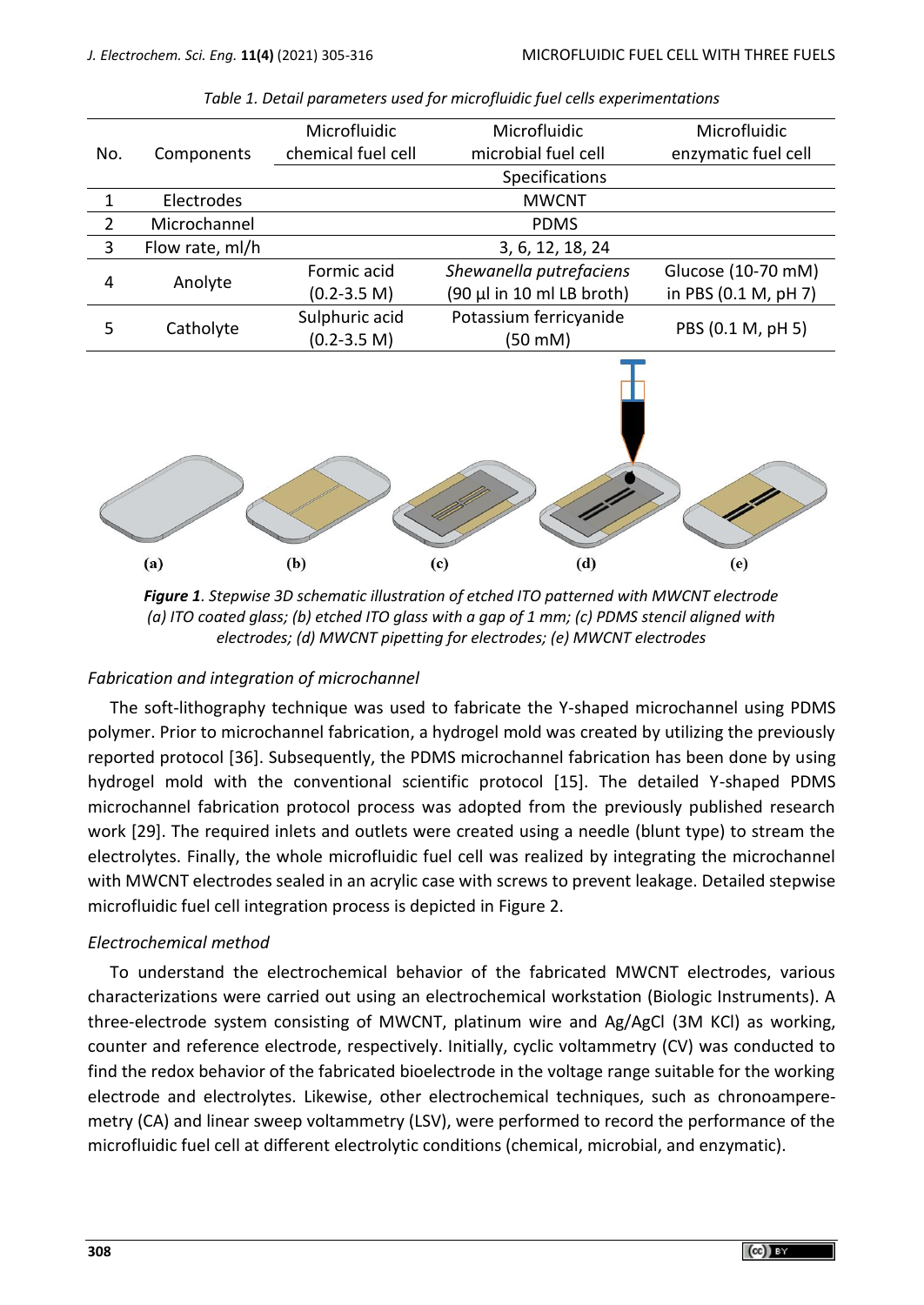

*Figure 2. Step-by-step fabrication of membraneless microfluidic fuel cell: (a) bottom support (acrylic); (b) PDMS support for electrodes; (c) MWCNT electrodes; (d) microchannel with electrodes; (e) top support; (f) bolt and nut mechanism for preventing leakage; (g) complete fuel cell with inlets and outlet; (h) real time integrated device*

# **Results and discussion**

# *Microfluidic chemical fuel cell (MCFC)*

Here, formic acid and atmospheric oxygen were used as fuel and oxidant, respectively. Further, sulphuric acid was used as an electrolyte for ionic conductivity. The fuel and electrolyte were fed into the cell by a peristaltic pump with a flow rate (6 ml/hr) to form co-laminar flow. This co-laminar flow acts as a virtual membrane for the fuel cell at the liquid-liquid interface.

# *Electrolyte optimization*

Prior to the performance study of the cell, electrochemical investigations were carried out using the electrochemical workstation. The electrochemical behaviour of anode and cathode (MWCNT electrodes) was studied with various fuel and electrolyte concentrations.

The fuel and electrolyte concentrations were optimized by the linear sweep voltammetry (LSV) technique at standard scan rate of 50 mV/s. The detailed experimentation parameters are listed in Table 1. The fuel and electrolyte optimization is given in Figure 3. As shown in Figure 3a, the fuel and electrolyte concentrations were varied in a uniform increment (0.2 M - 3.5 M). Correspondingly, electrochemical activity was observed in terms of current density (CD). As shown in Figure 3a, the maximum CD was observed at 1 M of formic acid and 1.5 M of sulphuric acid. With a further increase in concentration, there was no increment observed in CD. This manifests that the electrons transfer kinetics has been in line with the electrochemical reaction. Subsequently, the cyclic voltammetry (CV) technique was used to identify the behaviour of MWCNT electrodes with optimized fuel and electrolyte concentration solutions [37].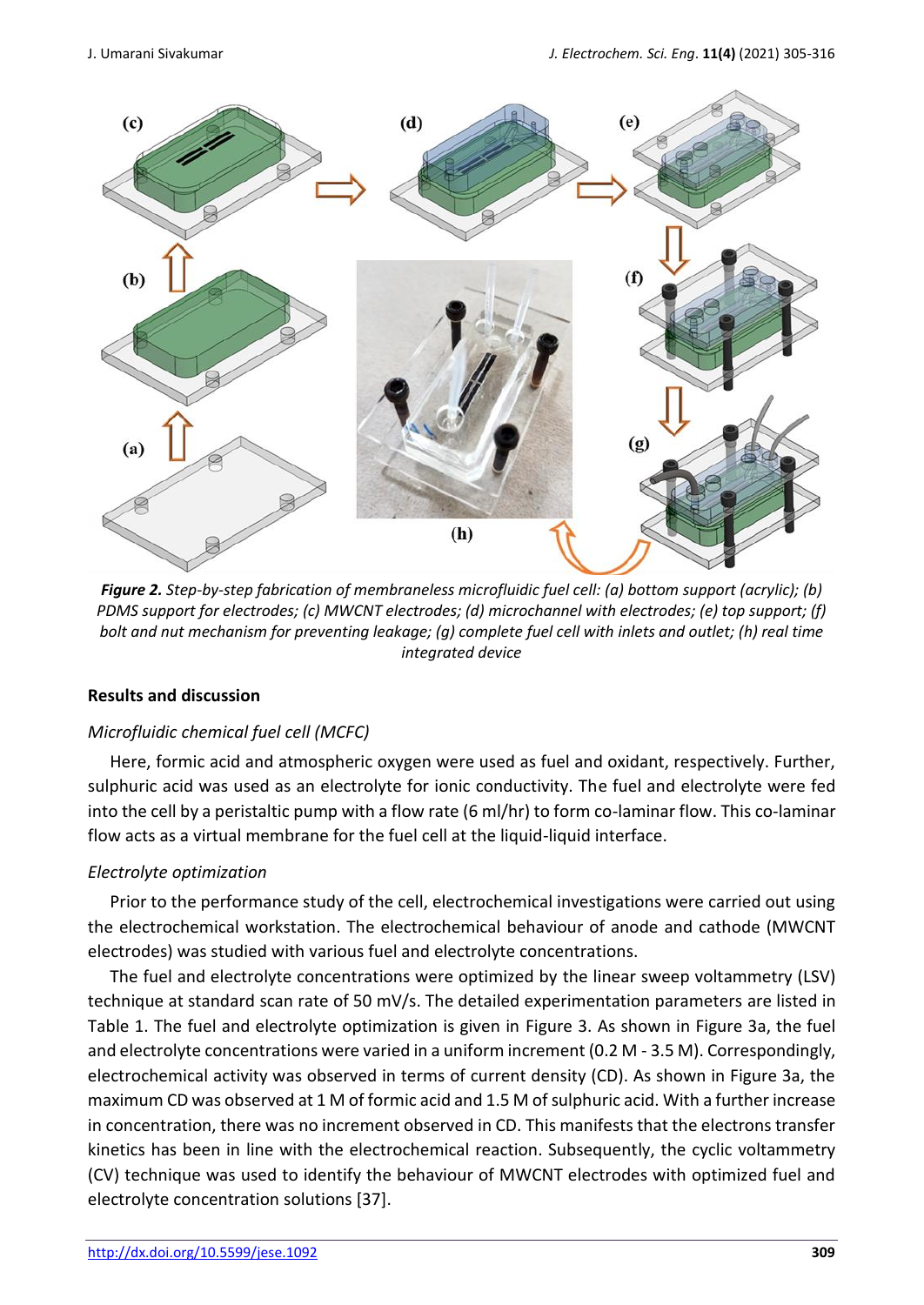

*Figure 3. The individual fuel and electrolyte solution optimization at various concentrations (M), (a) optimization; (b) CV responses at optimized concentrations*

The optimized fuel and electrolyte CV responses are depicted in Figure 3b. The maximum CD hysteresis was observed at optimized fuel and electrolyte concentrations. As shown in Figure 3b, no oxidation and reduction peaks were observed at electrodes with optimized fuel and electrolyte, meaning that no catalyst was present on MWCNT electrodes. From the literature [38], catalyst electrodes have shown more redox peaks compare to plain electrodes. Therefore, the fabricated MCFC with plain MWCNT electrodes has drawn lower performance, but these electrodes are inexpensive.

## *Polarization performance*

After successful optimization of the electrode parameters, MCFC performance was investigated by chronoamperometry (CA) technique. Here, 1 M of formic acid and 1.5 M of sulphuric acid were used as fuel and electrolyte, respectively. Plain MWCNT were used as electrodes and atmospheric oxygen as the oxidant. The real-time experimentation setup of MCFC is depicted in Figure 2h. To observe the MCFC performance, anode and cathode were connected to the electrochemical workstation with external sources. Initially, a stable open circuit potential (OCP) of 510 mV was observed. Subsequently, the performance of the fuel cell was investigated with stable OCP for a range of flow rates (3-24 ml h<sup>-1</sup>). It was found that at particular optimized flow rate (6 ml h<sup>-1</sup>), the co-laminar flow of MCFC is very stable, and the diffusion zone has been dominated over depletion zones. Due to these reasons, MCFC provided the highest performance at 6 ml/h flow rate. The output polarization of MCFC was measured in terms of current density (CD) and power density (PD). The MCFC output is depicted in Figure 4 in terms of voltage, CD, and power density (PD). As can be seen from Figure 5, the optimized MCFC shows the maximum PD of 3.195  $\mu$ W cm<sup>-2</sup> at the maximum CD of 16.85  $\mu$ A cm<sup>-2</sup> at 6 ml h<sup>-1</sup> of flow rate.

## *Microfluidic microbial fuel cell (MMFC)*

## Bacterial optical and inoculation study

In the microbial fuel cell, the bacteria *Shewanella putrefaciens* was used as a biocatalyst. 90 µl of this bacteria was inoculated in 10 ml of autoclaved in Luria-Bertani (LB) media and incubated for 8 hours at 37 °C. The inoculation study was accomplished at three time periods, such as 6, 8, and 14 hours at a fixed 37 ℃ followed by optical density measurement. Amongst all, the 8-hour incubation time was ideally selected with an optical density (OD at 620 nm) of 0.73. These optimized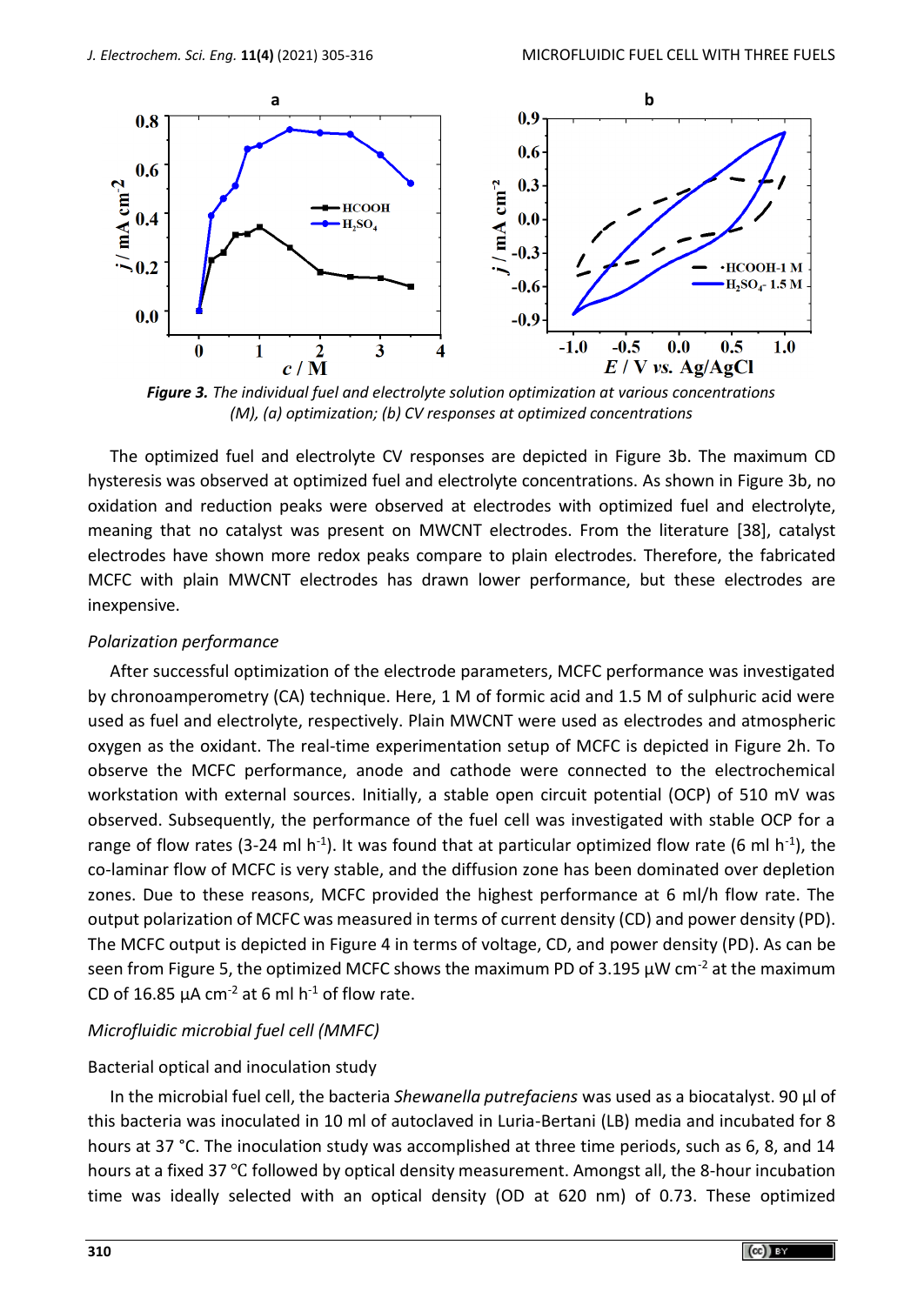parameters were referred from the recently published research article [32]. The ideal 8-hour incubation time exhibited higher metabolic activity and significant replication rates compared to others. The detailed bacterial optical and incubation study are graphically plotted and elaborated in previous studies done by our group [32].



*Figure 4. Polarization and power performance of MCFC at optimized fuel and electrolyte solutions with MWCNT electrodes (1 M of formic acid and 1.5 M of sulphuric acid), with standard deviation (n=3)*



*Figure 5. Polarization and power performance of microfluidic microbial fuel cell with standard deviation (n=3)*

## Polarization study

After the successful biofuel preparation, the ITO-based MMFC was continuously tested by feeding *Shewanella putrefaciens* as anolyte and 50 mM potassium ferricyanide in PBS (0.1M, pH 7) as catholyte at a flow rate of 6 ml/hour. During experimentation, initially the open circuit potential (OCP) was measured. After that, the polarization study was evaluated at the stable OCP. This study was carried out in a two-electrode configuration using potentiostat where the electrochemical CA technique was used to calculate the power performance. Detailed comparative results of MMFC are summarized in Table 2. As shown in Figure 5, the developed MWCNT coated MMFC in the presence of inoculated *S. putrefaciens* delivered the maximum OCP of 0.195 V, with maximum power density (MPD) of 1  $\mu$ W cm<sup>-2</sup> and maximum current density (MCD) of 22.1  $\mu$ A cm<sup>-2</sup>. Likewise, the power performance of media (absence of *S. putrefaciens*) was observed in the same device to study the role of MWCNT material [39] and inoculated bacteria for an efficient electrochemical redox reaction. Although the obtained output power is not too high, it can be improved after amendment in the design, electrochemistry, and catalyst loading [40].

## *Microfluidic enzymatic fuel cell (MEFC)*

## Bioelectrode characterization

The optimum parameters for bioelectrodes and their biocatalytic activity were characterized using electrochemical techniques. The enzyme immobilization and crosslinking procedures were adopted from our previously published work to prepare bioelectrodes [20]. In brief, bioanode and biocathode were prepared by drop-casting 10  $\mu$ l of glucose oxidase (4 mg ml<sup>-1</sup>) and laccase (4 mg ml<sup>-1</sup>) respectively, on the MWCNT electrode surface. A three-electrode system was used to study the electrocatalytic behavior of bioelectrodes. An electrode surface of 0.2  $\text{cm}^2$  was considered, and all the reactions were carried out in PBS (0.1 M). Initially, the glucose concentration was determined by the LSV technique. As summarized in Table 1, various glucose concentrations in the range of 10-70 mM were considered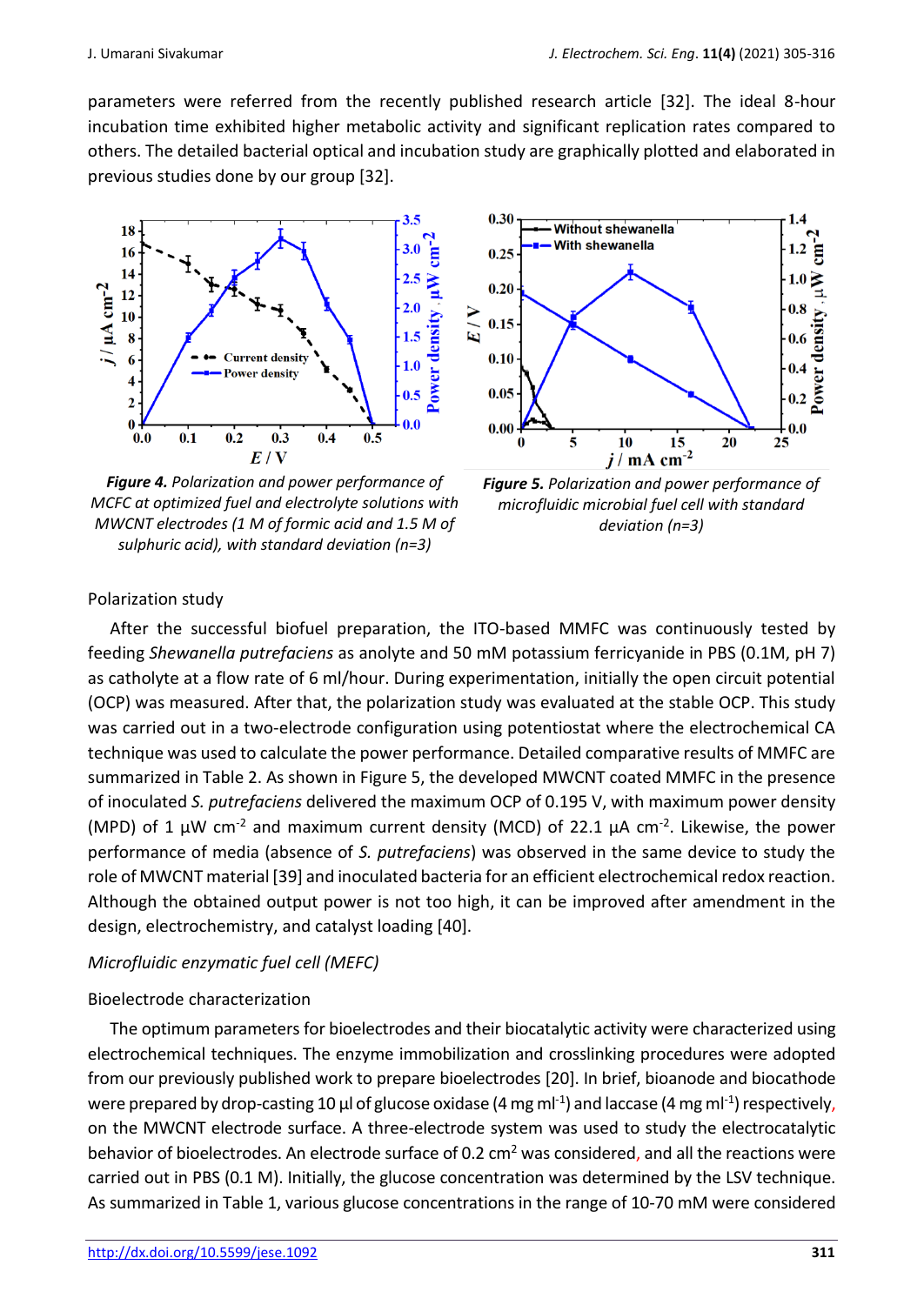and 50 mM was found to be the optimal concentration, as shown in Figure 6a. The current density after 50 mM decreased and got saturated. With 50 mM fuel concentration, the bioanode was characterized in the presence and absence of glucose, which provided information about the oxidative behavior of the electrodes [41]. In the presence of glucose, a visible peak occurred at 0.3 V with a maximum current density of 0.6 mA  $cm<sup>-2</sup>$ . This corresponds to the oxidation of glucose [42] into gluconolactone (Figure 6b), denoting the occurrence of efficient biocatalysis. Similarly, biocathode was also studied using the CV technique.



*Figure 6. (a) Optimization of glucose concentration; (b) bioanode characterization; (c) biocathode characterization; (d) optimization of flow rate*

The biocathodes were tested in the presence and absence of oxygen conditions. In the presence of oxygen, the maximum catalytic current density of 0.7 mA cm<sup>-2</sup> was observed in Figure 6c due to the cupric ions redox reaction happening during the enzymatic mechanism of laccase at a voltage of -0.6 V [43]. This confirms the efficient immobilization of enzyme and oxygen prominence during the cathodic reaction process [35].

## Device optimization and analysis

The optimized fuel concentration was incorporated into the microfluidic device to study the polarization performance of the MEFC. Subsequently, the flow rate, at which the electrolyte should be flushed into the MEFC was optimized. As it can be seen from Figure 6d, a flow rate of 6 ml  $h^{-1}$ produced higher power density as better co-laminar flow was maintained in comparison to other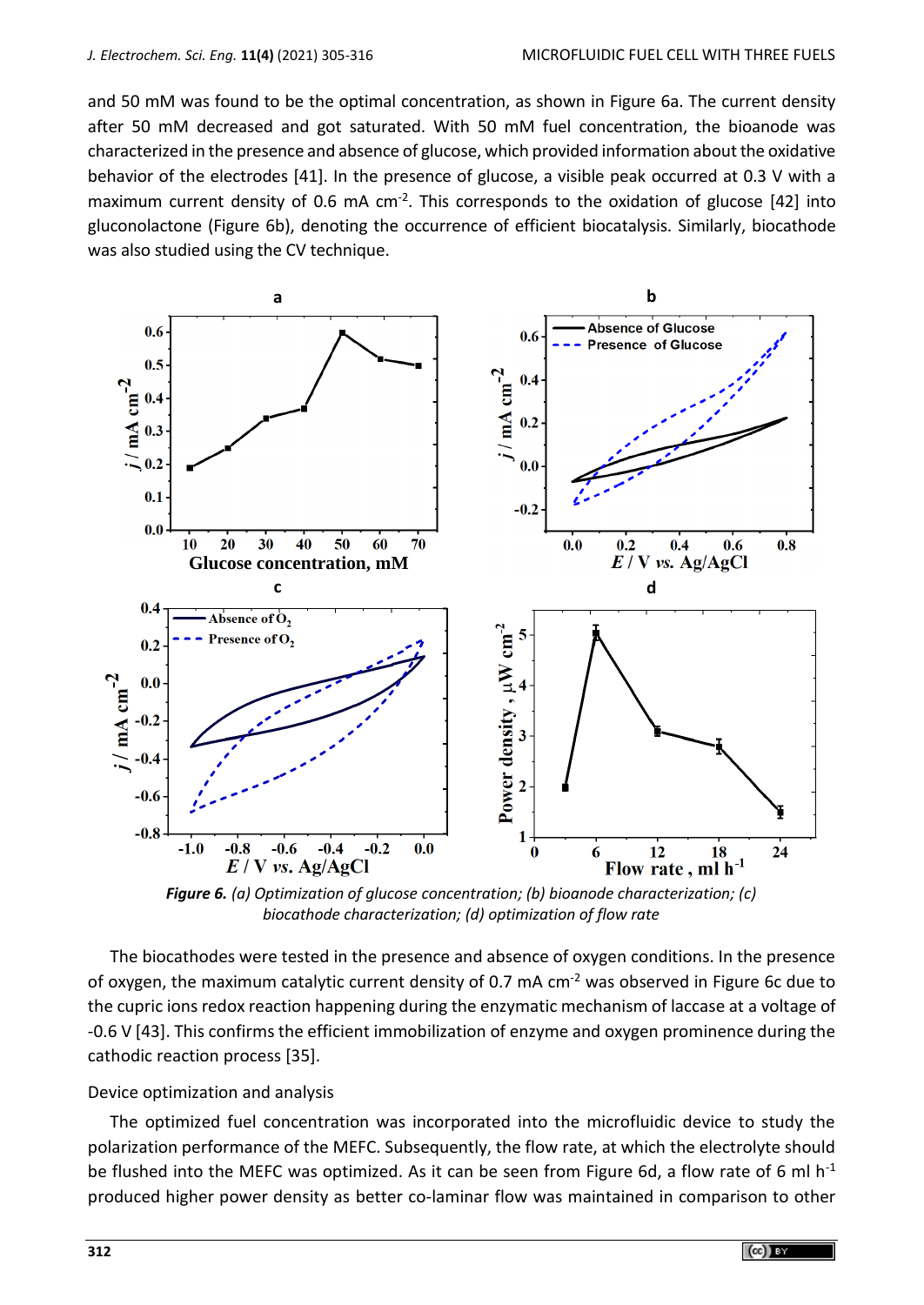flow rates because of which the power output was high [44]. This is due to the fact that at higher flow rates enzymes detachment could occur leading to lower biocatalysis [45]. Following the optimization of flow rate and fuel concentration, the performance of the MEFC was studied using chronoamperometric technique. The MEFC delivered a maximum open-circuit voltage (OCV) of 325 mV. As shown in Figure 7, the microfluidic fuel cell produced a maximum power output of 5.5 μW cm<sup>-2</sup> with the highest current density of 68 μA cm<sup>-2</sup>. This power output is suitable for a MEFC without using any mediator.



*Figure 7. Polarization and power density curves for optimized bioelectrodes and device parameters with standard deviation (n=3)*

| Table 2. Summary of optimized fuel cell parameters and performance |  |  |  |
|--------------------------------------------------------------------|--|--|--|
|--------------------------------------------------------------------|--|--|--|



## **Conclusions**

This work demonstrates the successful development and implementation of a single microfluidic platform for three different types of fuel cells. The novelty of this work lies in the ability to utilize a single miniaturized platform with optimized cell dimensions for three types of major fuel cells.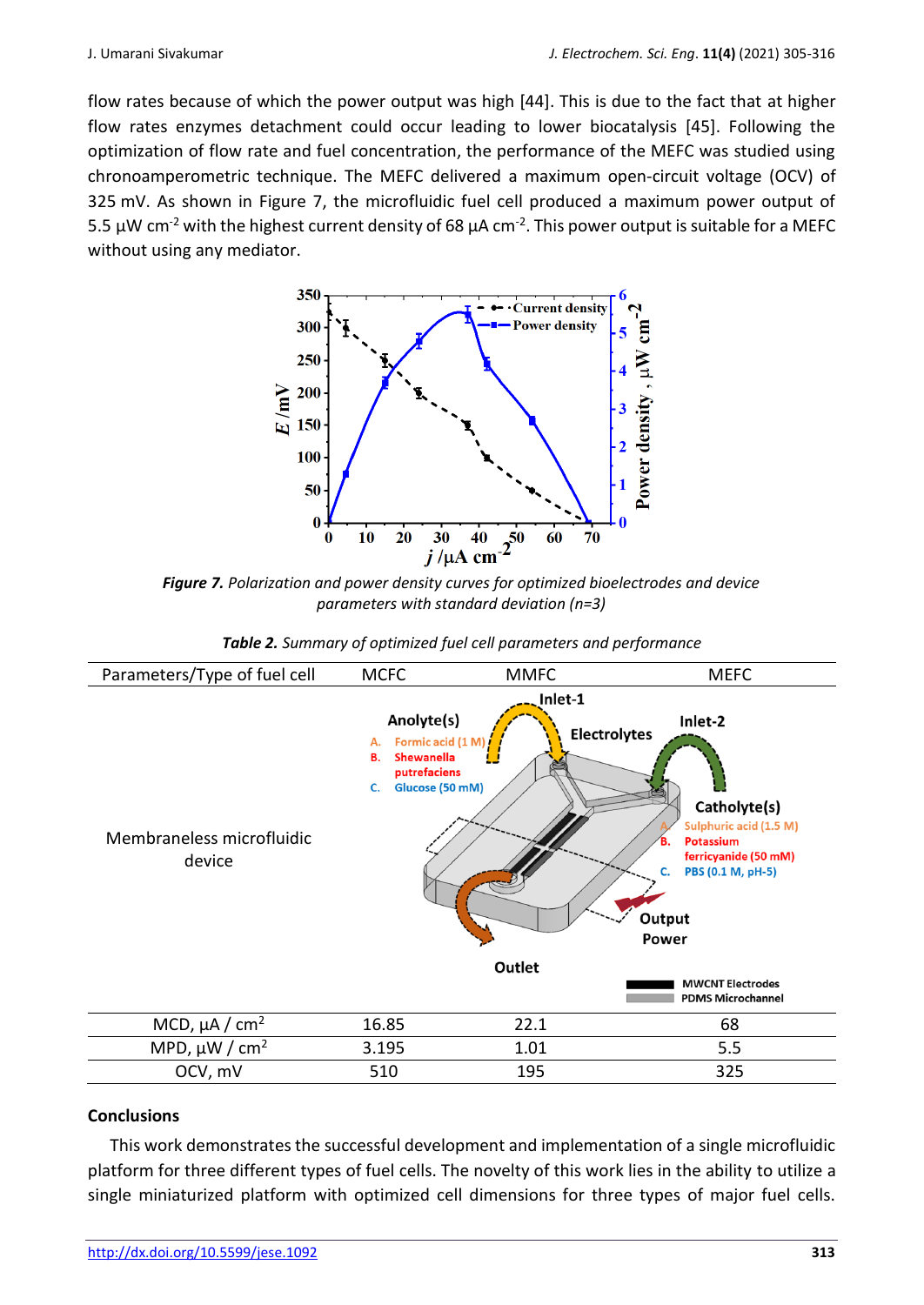Microfluidic device was fabricated using a soft-lithography process and the MWCNT electrodes were prepared by the simple drop-casting method. Such fabricated microfluidic devices and electrodes are very inexpensive (less than \$1), yet a single device can function as different fuel cells. With optimized device parameters, the microfluidic device was capable of operating at electrolyte conditions of three variant fuels and oxidants with stable open-circuit voltage. The complete summary of the operating parameters in the different micro fuel cells is given in Table 2. Higher power output could be achieved by utilizing advanced composite nanomaterials and stacking of electrodes. This work opens the new scope of development for trilateral fuel cells exclusively on a single platform in the future using adaptive operating parameters.

*Acknowledgement:* The authors are thankful to the Department for Scientific & Industrial Research (DSIR) for financial assistance under the funded project DSIR/PRISM/60/2018.

## **References**

- [1] M. Safdar, J. Jänis, S. Sánchez, *Lab on a Chip* **16(15)** (2016) 2754-2758. [https://doi.org/10-](https://pubs.rsc.org/en/content/articlelanding/2016/LC/C6LC90070D) [.1039/C6LC90070D](https://pubs.rsc.org/en/content/articlelanding/2016/LC/C6LC90070D)
- [2] S.O. Ganiyu, C.A. Martínez-Huitle, *Current Opinion in Electrochemistry* **22** (2020) 211-220. [https://doi.org/10.1016/j.coelec.2020.07.007](https://www.sciencedirect.com/science/article/pii/S2451910320301423?via%3Dihub)
- [3] E. Kjeang, N. Djilali, D. Sinton, *Journal of Power Sources* **186(2)** (2009) 353-369. [https://doi.org/10.1016/j.jpowsour.2008.10.011](https://www.sciencedirect.com/science/article/pii/S0378775308019186?via%3Dihub)
- [4] S. Goel, *Applied Materials Today* **11** (2018) 270-279. [https://doi.org/10.1016/j.apmt.2018.-](https://www.sciencedirect.com/science/article/abs/pii/S2352940718300659?via%3Dihub) [03.005](https://www.sciencedirect.com/science/article/abs/pii/S2352940718300659?via%3Dihub)
- [5] P. Rewatkar, S. Goel, *Journal of Electrochemical Science and Engineering* **10(1)** (2020) 49- 54.<https://doi.org/10.5599/jese.687>
- [6] M. Rasmussen, S. Abdellaoui, S.D. Minteer, *Biosensors and Bioelectronics* **76** (2016) 91-102. [https://doi.org/10.1016/j.bios.2015.06.029](https://www.sciencedirect.com/science/article/pii/S0956566315301974?via%3Dihub)
- [7] G. Slaughter, T. Kulkarni, *Journal of Biochips and Tissue Chips* **5(1)** (2015) 1000111. [https://doi.org/10.4172/2153-0777.1000110](https://www.omicsonline.org/open-access/enzymatic-glucose-biofuel-cell-and-its-application-2153-0777-1000110.php?aid=60361)
- [8] R. Veerubhotla, A. Bandopadhyay, D. Das, S. Chakraborty, *Lab on a Chip* **15(12)** (2015) 2580- 2583. [https://doi.org/10.1039/C5LC00211G](https://pubs.rsc.org/en/content/articlelanding/2015/LC/C5LC00211G)
- [9] M. Bandapati, S. Goel, B. Krishnamurthy, *Journal of Electrochemical Science and Engineering* **10(4)** (2020) 385-398.<https://doi.org/10.5599/jese.807>
- [10] Y. Yang, D. Ye, J. Li, X. Zhu, Q. Liao, B. Zhang, *Journal of Power Sources* **324** (2016) 113-125. [https://doi.org/10.1016/j.jpowsour.2016.05.078](https://www.sciencedirect.com/science/article/pii/S0378775316306322?via%3Dihub)
- [11] A.N. Ghadge, M. Sreemannarayana, N. Duteanu, M.M. Ghangrekar, *Journal of Electrochemical Science and Engineering* **4(4)** (2014) 315-326. [https://doi.org/10.5599/](https://doi.org/10.5599/jese.2014.0047) [jese.2014.0047](https://doi.org/10.5599/jese.2014.0047)
- [12] K. Ponmani, S. Kiruthika, B. Muthukumaran, *Journal of Electrochemical Science and Technology* **6(3)** (2015) 95-105.<https://doi.org/10.5229/JECST.2015.6.3.95>
- [13] Y. Zhou, X. Zhu, B. Zhang, D.-D. Ye, R. Chen, Q. Liao, *International Journal of Hydrogen Energy* **45(53)** (2020) 29235-29245. [https://doi.org/10.1016/j.ijhydene.2020.07.169](https://www.sciencedirect.com/science/article/pii/S0360319920327774?via%3Dihub)
- [14] M. Bhaiyya, P. Rewatkar, M. Salve, P.K. Pattnaik, S. Goel, *IEEE Transactions of NanoBioscience* **20(1)** (2020) 79-85. <https://doi.org/10.1109/tnb.2020.3036642>
- [15] S. Dudala, S.K. Dubey, S. Goel, *IEEE Transactions of Biomedical Circuits and Systems* **13(6)** (2019) 1518-1524. [https://doi.org/10.1109/TBCAS.2019.2939658](https://ieeexplore.ieee.org/document/8825505)
- [16] S.A. Mousavi Shaegh, N.-T. Nguyen, S.H. Chan, *International Journal of Hydrogen Energy* **36(9)** (2011) 5675-5694. [https://doi.org/10.1016/j.ijhydene.2011.01.063](https://www.sciencedirect.com/science/article/pii/S0360319911001066?via%3Dihub)
- [17] R. Banerjee, S.P.J. Kumar, N. Mehendale, S. Sevda, V.K. Garlapati, *Renewable and Sustainable Energy Reviews* **101** (2019) 548-558. [https://doi.org/10.1016/j.rser.2018.11.040](https://www.sciencedirect.com/science/article/abs/pii/S1364032118307949?via%3Dihub)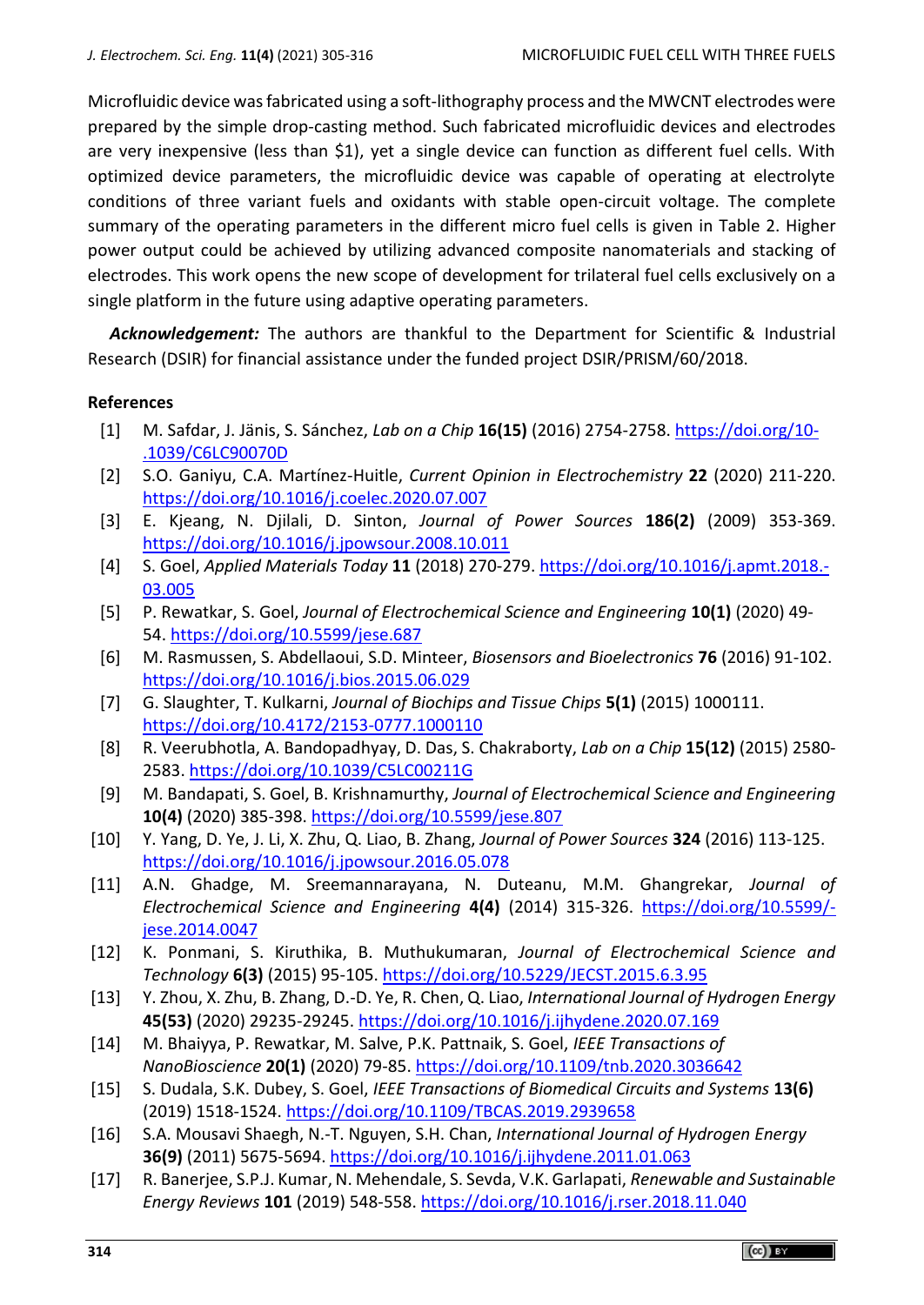- [18] E.R. Choban, L.J. Markoski, A. Wieckowski, P.J.A. Kenis, *Journal of Power Sources* **128(1)** (2004) 54-60. [https://doi.org/10.1016/j.jpowsour.2003.11.052](https://www.sciencedirect.com/science/article/pii/S0378775303011789?via%3Dihub)
- [19] J. wook Lee, E. Kjeang, *Biomicrofluidics* **4(4)** (2010) 041301. [https://doi.org/10.1063/1.3515523](https://aip.scitation.org/doi/10.1063/1.3515523)
- [20] J. U.S., P. Rewatkar, S. Goel, *International Journal of Hydrogen Energy* **46(4)** (2020) 3183- 3192. [https://doi.org/10.1016/j.ijhydene.2020.06.133](https://www.sciencedirect.com/science/article/pii/S0360319920322710?via%3Dihub)
- [21] L. Tata Rao, P. Rewatkar, S.K. Dubey, A. Javed, S. Goel, *International Journal of Energy Research* **44(5)** (2020) 3893-3904. [https://doi.org/10.1002/er.5188](https://onlinelibrary.wiley.com/doi/10.1002/er.5188)
- [22] D. Nath, P. Sai Kiran, P. Rewatkar, B. Krishnamurthy, P. Sankar Ganesh, S. Goel, *IEEE Transactions of NanoBioscience* **18(3)** (2019) 510-515. [https://doi.org/10.1109/TNB.2019.-](https://ieeexplore.ieee.org/document/8726412) [2919930](https://ieeexplore.ieee.org/document/8726412)
- [23] L. Renaud, D. Selloum, S. Tingry, *Microfluidics and Nanofluidics* **18(5-6)** (2015) 1407-1416. [https://doi.org/10.1007/s10404-014-1539-z](https://link.springer.com/article/10.1007%2Fs10404-014-1539-z)
- [24] S. Srikanth, S. Dudala, S. Raut, S.K. Dubey, I. Ishii, A. Javed, S. Goel, *Journal of Micromechanics and Microengineering* **30(9)** (2020) 095003. [https://doi.org/10.1088/1361-](https://iopscience.iop.org/article/10.1088/1361-6439/ab92ea) [6439/ab92ea](https://iopscience.iop.org/article/10.1088/1361-6439/ab92ea)
- [25] S. Dudala, L.T. Rao, S.K. Dubey, A. Javed, S. Goel, *Materials Today: Proceedings* **28** (Part 2) (2019) 804-807. [https://doi.org/10.1016/j.matpr.2019.12.302](https://www.sciencedirect.com/science/article/pii/S2214785319343329?via%3Dihub)
- [26] J. Wei, P. Liang, X. Huang, *Bioresource Technology* **102(20)** (2011) 9335-9344. [https://doi.org/10.1016/j.biortech.2011.07.019](https://www.sciencedirect.com/science/article/pii/S096085241100945X?via%3Dihub)
- [27] D. Pant, G. Van Bogaert, L. Diels, K. Vanbroekhoven, *Bioresource Technology* **101(6)** (2010) 1533-1543. [https://doi.org/10.1016/j.biortech.2009.10.017](https://www.sciencedirect.com/science/article/pii/S0960852409013595?via%3Dihub)
- [28] A.A. Babadi, S. Bagheri, S.B.A. Hamid, *Biosensensors and Bioelectronics* **79** (2016) 850–860. [https://doi.org/10.1016/j.bios.2016.01.016](https://www.sciencedirect.com/science/article/pii/S0956566316300161?via%3Dihub)
- [29] P. Rewatkar, A. Kothuru, S. Goel, *IEEE Transactions of Electron Devices* **67(4)** (2020) 1832- 1838.<https://doi.org/10.1109/ted.2020.2971480>
- [30] L.T. Rao, S.K. Dubey, A. Javed, S. Goel, *Journal of Electrochemical Energy Conversion and Storage* **17(3)** (2020) 031015.<https://doi.org/10.1115/1.4045979>
- [31] P. Rewatkar, J. U. S, S. Goel, *ACS Sustainable Chemistry & Engineering* **8(32)** (2020) 12313- 12320.<https://doi.org/10.1021/acssuschemeng.0c04752>
- [32] D. Nath, S. Kallepalli, L.T. Rao, S.K. Dubey, A. Javed, S. Goel, *International Journal of Hydrogen Energy* **46(4)** (2020) 3230-3239.<https://doi.org/10.1016/j.ijhydene.2020.04.294>
- [33] H. Khan, C.M. Kim, S.Y. Kim, S. Goel, P.K. Dwivedi, A. Sharma, Y.H. Kim, G.M. Kim, *International Journal of Precison Engineering and Manufacturing-Green Technology* **6(3)** (2019) 511-520.<https://doi.org/10.1007/s40684-019-00056-x>
- [34] W.E. Farneth, M.B. D'Amore, *Journal of Electroanalytical Chemistry* **581(2)** (2005) 197-205. <https://doi.org/10.1016/j.jelechem.2005.03.018>
- [35] U.S. Jayapiriya, S. Goel, *Applied Nanoscience* **10(11)** (2020) 4315-4324[. https://doi.org/10.-](https://doi.org/10.1007/s13204-020-01543-3) [1007/s13204-020-01543-3](https://doi.org/10.1007/s13204-020-01543-3)
- [36] T.D. Dang, Y.H. Kim, J.H. Choi, G.-M. Kim, *Journal of Micromechanics and Microengineering* **22(1)** (2012) 015017.<https://doi.org/10.1088/0960-1317/22/1/015017>
- [37] L.T. Rao, S.K. Dubey, A. Javed, S. Goel, *Sustainable Energy Technology and Assessments* **45** (2021) 101176.<https://doi.org/10.1016/J.SETA.2021.101176>
- [38] D. Panjiara, H. Pramanik, *Journal of Electrochemical and Technology* **12(1)** (2021) 38-57. <https://doi.org/10.33961/jecst.2020.01102>
- [39] Y. Wu, S. Wang, D. Liang, N. Li, *Bioresource Technology* **298** (2020) 122403. <https://doi.org/10.1016/j.biortech.2019.122403>
- [40] S. Zhu, H. Li, W. Niu, G. Xu, *Biosensensors and Bioelectronics* **25(4)** (2009) 940-943. <https://doi.org/10.1016/j.bios.2009.08.022>